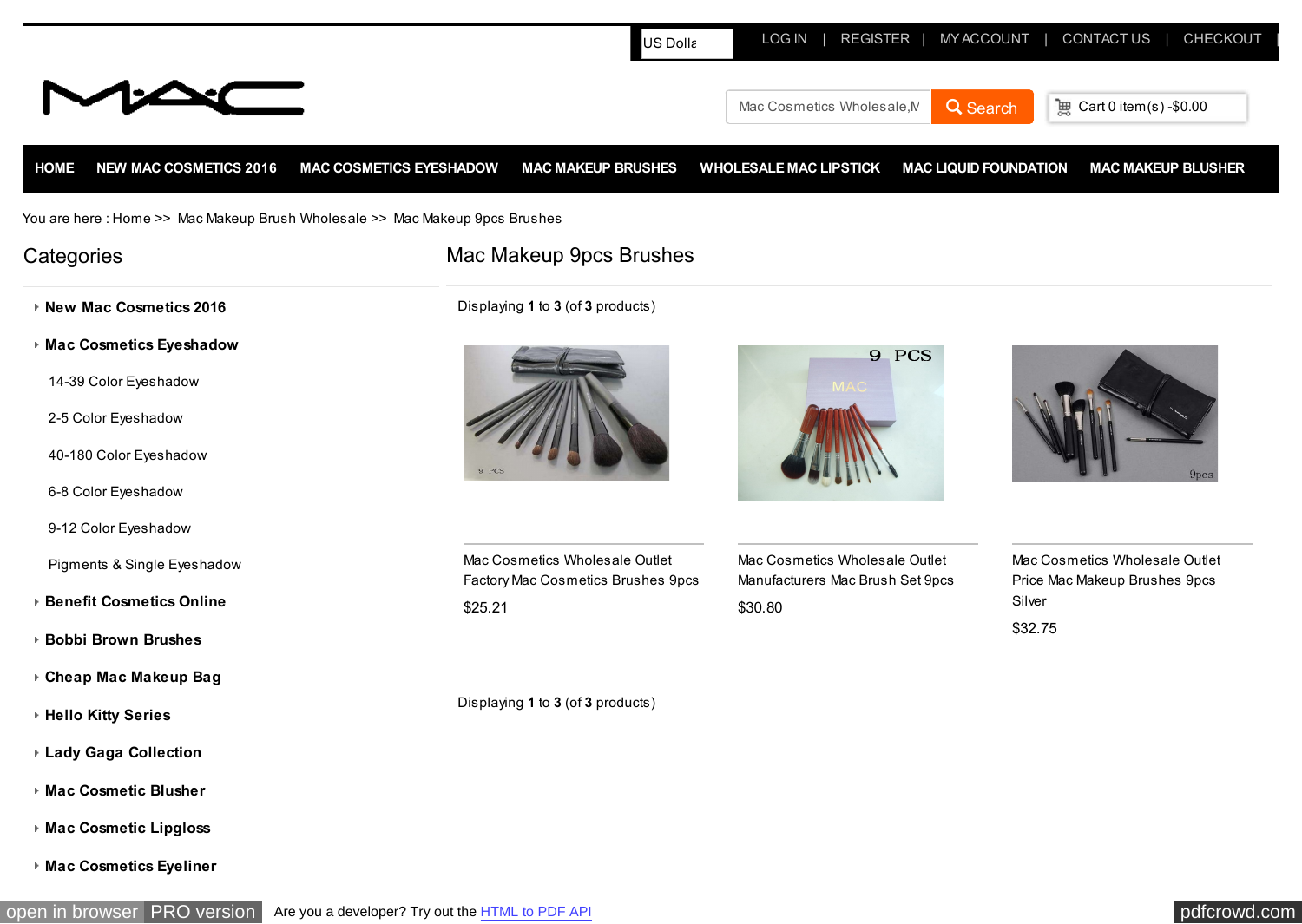- **[Mac Cosmetics Powder Cake](http://www.maccosmeticswholesaleoutlet.com/mac-cosmetics-powder-cake-c-27/?zenid=4rt8copvojmdpuvsji0kns676er57i0s)**
- **[Mac Eyeliner Gel](http://www.maccosmeticswholesaleoutlet.com/mac-eyeliner-gel-c-28/?zenid=4rt8copvojmdpuvsji0kns676er57i0s)**
- **[Mac False Eyelashes](http://www.maccosmeticswholesaleoutlet.com/mac-false-eyelashes-c-7/?zenid=4rt8copvojmdpuvsji0kns676er57i0s)**
- **[Mac Lip Balm Sale](http://www.maccosmeticswholesaleoutlet.com/mac-lip-balm-sale-c-10/?zenid=4rt8copvojmdpuvsji0kns676er57i0s)**
- **[Mac Lipstick Wholesale](http://www.maccosmeticswholesaleoutlet.com/mac-lipstick-wholesale-c-22/?zenid=4rt8copvojmdpuvsji0kns676er57i0s)**
- **[Mac Liquid Foundation](http://www.maccosmeticswholesaleoutlet.com/mac-liquid-foundation-c-49/?zenid=4rt8copvojmdpuvsji0kns676er57i0s)**
- **[Mac Loose Foundation](http://www.maccosmeticswholesaleoutlet.com/mac-loose-foundation-c-50/?zenid=4rt8copvojmdpuvsji0kns676er57i0s)**

#### **[Mac Makeup Brush Wholesale](http://www.maccosmeticswholesaleoutlet.com/mac-makeup-brush-wholesale-c-18/?zenid=4rt8copvojmdpuvsji0kns676er57i0s)**

- [Mac Makeup 10pcs Brushes](http://www.maccosmeticswholesaleoutlet.com/mac-makeup-10pcs-brushes-c-18_31/?zenid=4rt8copvojmdpuvsji0kns676er57i0s)
- [Mac Makeup 12pcs Brushes](http://www.maccosmeticswholesaleoutlet.com/mac-makeup-12pcs-brushes-c-18_32/?zenid=4rt8copvojmdpuvsji0kns676er57i0s)
- [Mac Makeup 13pcs Brushes](http://www.maccosmeticswholesaleoutlet.com/mac-makeup-13pcs-brushes-c-18_42/?zenid=4rt8copvojmdpuvsji0kns676er57i0s)
- [Mac Makeup 16pcs Brushes](http://www.maccosmeticswholesaleoutlet.com/mac-makeup-16pcs-brushes-c-18_41/?zenid=4rt8copvojmdpuvsji0kns676er57i0s)
- [Mac Makeup 18pcs Brushes](http://www.maccosmeticswholesaleoutlet.com/mac-makeup-18pcs-brushes-c-18_44/?zenid=4rt8copvojmdpuvsji0kns676er57i0s)
- [Mac Makeup 19pcs Brushes](http://www.maccosmeticswholesaleoutlet.com/mac-makeup-19pcs-brushes-c-18_45/?zenid=4rt8copvojmdpuvsji0kns676er57i0s)
- [Mac Makeup 24pcs Brushes](http://www.maccosmeticswholesaleoutlet.com/mac-makeup-24pcs-brushes-c-18_39/?zenid=4rt8copvojmdpuvsji0kns676er57i0s)
- [Mac Makeup 32pcs Brushes](http://www.maccosmeticswholesaleoutlet.com/mac-makeup-32pcs-brushes-c-18_38/?zenid=4rt8copvojmdpuvsji0kns676er57i0s)
- [Mac Makeup 4pcs Brushes](http://www.maccosmeticswholesaleoutlet.com/mac-makeup-4pcs-brushes-c-18_46/?zenid=4rt8copvojmdpuvsji0kns676er57i0s)
- [Mac Makeup 5pcs Brushes](http://www.maccosmeticswholesaleoutlet.com/mac-makeup-5pcs-brushes-c-18_40/?zenid=4rt8copvojmdpuvsji0kns676er57i0s)
- [Mac Makeup 7pcs Brushes](http://www.maccosmeticswholesaleoutlet.com/mac-makeup-7pcs-brushes-c-18_43/?zenid=4rt8copvojmdpuvsji0kns676er57i0s)
- [Mac Makeup 8pcs Brushes](http://www.maccosmeticswholesaleoutlet.com/mac-makeup-8pcs-brushes-c-18_53/?zenid=4rt8copvojmdpuvsji0kns676er57i0s)

#### **[Mac Makeup 9pcs Brushes](http://www.maccosmeticswholesaleoutlet.com/mac-makeup-9pcs-brushes-c-18_52/?zenid=4rt8copvojmdpuvsji0kns676er57i0s)**

- [Mac Makeup Other Brushes](http://www.maccosmeticswholesaleoutlet.com/mac-makeup-other-brushes-c-18_51/?zenid=4rt8copvojmdpuvsji0kns676er57i0s)
- [Mac Makeup Single Brushes](http://www.maccosmeticswholesaleoutlet.com/mac-makeup-single-brushes-c-18_19/?zenid=4rt8copvojmdpuvsji0kns676er57i0s)
- **[Mac Makeup Concealer](http://www.maccosmeticswholesaleoutlet.com/mac-makeup-concealer-c-21/?zenid=4rt8copvojmdpuvsji0kns676er57i0s)**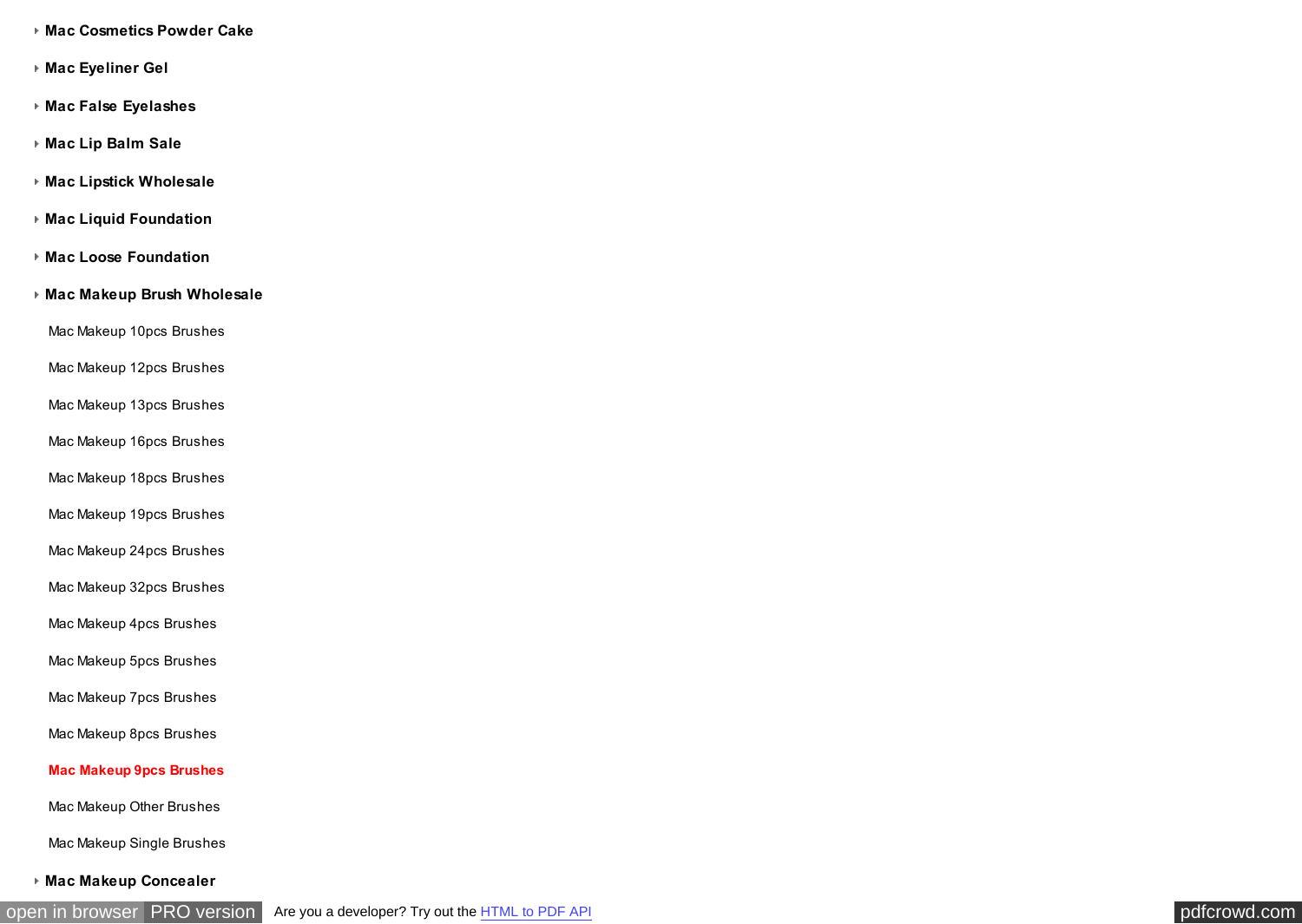- **[Mac Makeup Mascara](http://www.maccosmeticswholesaleoutlet.com/mac-makeup-mascara-c-14/?zenid=4rt8copvojmdpuvsji0kns676er57i0s)**
- **[Out of stock](http://www.maccosmeticswholesaleoutlet.com/out-of-stock-c-2/?zenid=4rt8copvojmdpuvsji0kns676er57i0s)**
- **[Too Faced Makeup](http://www.maccosmeticswholesaleoutlet.com/too-faced-makeup-c-23/?zenid=4rt8copvojmdpuvsji0kns676er57i0s)**
- **[Urban Decay Makeup](http://www.maccosmeticswholesaleoutlet.com/urban-decay-makeup-c-3/?zenid=4rt8copvojmdpuvsji0kns676er57i0s)**
- **[Wholesale Mac Makeup Kit](http://www.maccosmeticswholesaleoutlet.com/wholesale-mac-makeup-kit-c-20/?zenid=4rt8copvojmdpuvsji0kns676er57i0s)**
- **[Wholesale Mac Pencil](http://www.maccosmeticswholesaleoutlet.com/wholesale-mac-pencil-c-35/?zenid=4rt8copvojmdpuvsji0kns676er57i0s)**

# [New Products \[more\]](http://www.maccosmeticswholesaleoutlet.com/products_new.html?zenid=4rt8copvojmdpuvsji0kns676er57i0s)



[Mac Cosmetics Wholesale Outlet Mac Eyeshadow 6 Colors &](http://www.maccosmeticswholesaleoutlet.com/out-of-stock-c-2/mac-cosmetics-wholesale-outlet-mac-eyeshadow-6-colors-2-blusher-p-639.html?zenid=4rt8copvojmdpuvsji0kns676er57i0s) 2 Blusher \$12.26



[Mac Cosmetics Wholesale Outlet Bobbi Brown Brush Set](http://www.maccosmeticswholesaleoutlet.com/bobbi-brown-brushes-c-37/mac-cosmetics-wholesale-outlet-bobbi-brown-brush-set-10pcs-p-640.html?zenid=4rt8copvojmdpuvsji0kns676er57i0s) 10pcs \$55.20